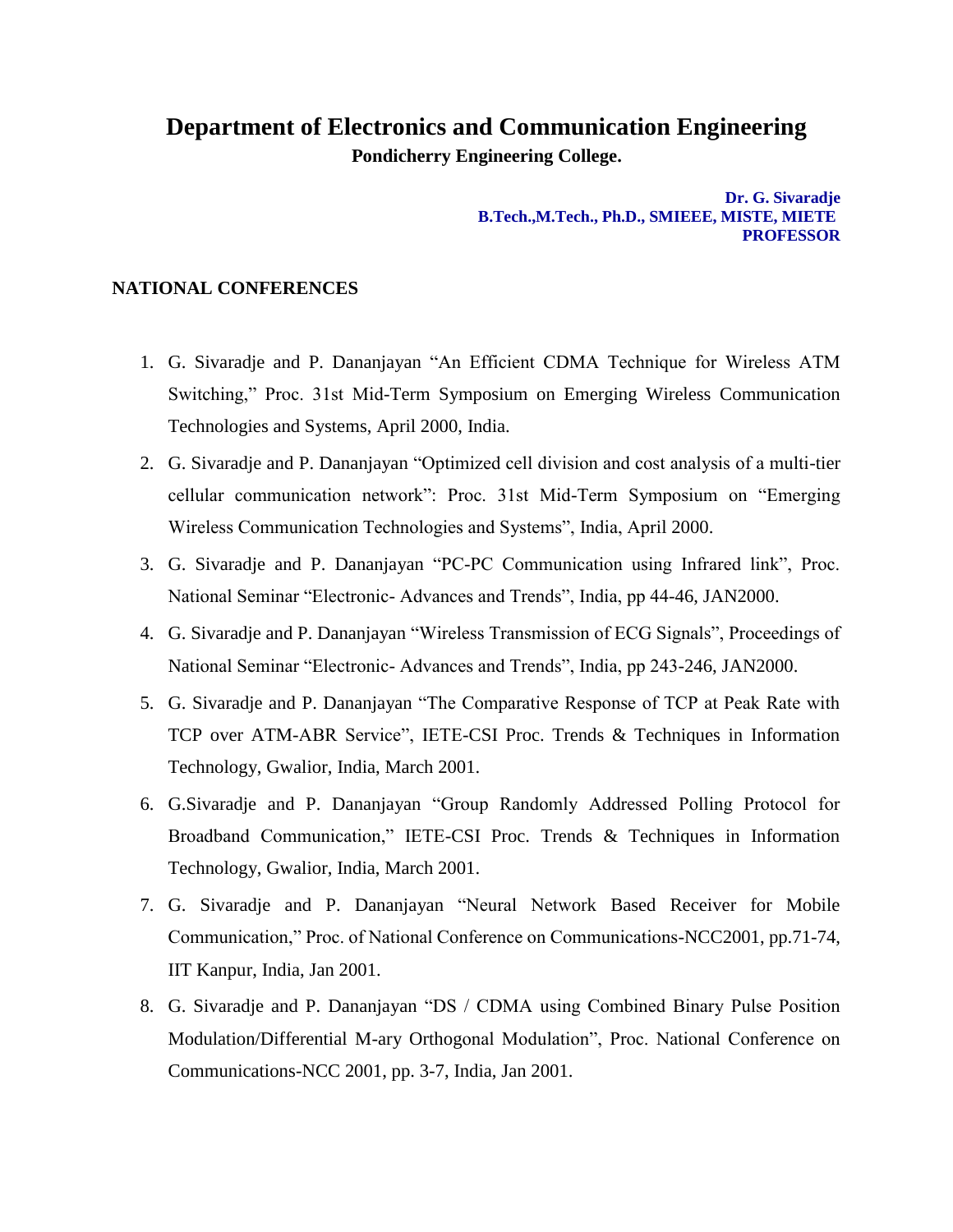- 9. G.Sivaradje and P. Dananjayan "Image segmentation Based on Colour Classification" Proc. National Conference on Document Analysis and Recognition (NCDAR2001), Mandya, pp 181-186, July 2001.
- 10. G. Sivaradje and P. Dananjayan "Design and implementation of Ultrasonic Mobility aid for Blind" Proc. IETE Conference on Information Technology for disabled", Chennai, pp-327-333, June 2001.
- 11. G.Sivaradje and P. Dananjayan "A Novel Modulation Format for Non-Pilot Aided Detection in Land Mobile Satellite Communications", Proc. National Seminar on Convergence of Technologies by 2010, India pp. 169-172, Jan 2001.
- 12. G. Sivaradje and P. Dananjayan "Influence of the handoff process on the channel holding time distribution for cellular systems" Proceedings of National Seminar on Convergence of Technologies by 2010, India, pp. 210-212, Jan 2001.
- 13. G. Sivaradje and P. Dananjayan , "Implementation of Intranet Electronic Mailing System" Proc National Seminar on Convergence of Technologies by 2010, India, Jan 2001.
- 14. G. Sivaradje and P. Dananjayan , "Performance Analysis of RM Cell Based Connection Splitting of ATM Networks," Proc. Eighth National Conference on Communications, IIT Mumbai, pp 175-179, Jan 2002.
- 15. G. Sivaradje, L. Nithyanandan and P. Dananjayan "Performance Evaluation of An Orthogonal Frequency Division Multiplexing System," Proc. Eighth National Conference on Communications, IIT Mumbai, pp 393-397, Jan 2002.
- 16. G. Sivaradje and P. Dananjayan "A Distributed Call Admission Control for Two Dimensional Cellular Array System" Proc. National Conference, Arunai Engg College, Tiruvanamalai, India, December 2003.
- 17. G. Sivaradje and P. Dananjayan , "Source Model for VBR-Video Traffic Over ATM Networks" Proc. National Conference on Communications (NCC2003), IIT Madras, Chennai, India, January 2003.
- 18. G. Sivaradje and P. Dananjayan , "A Guaranteed Rate Allocation Algorithm for ATM-ABR Service with and without Connection Estimation" Proc. National Conference on Communications (NCC2003), IIT Madras, Chennai, India, January 2003.